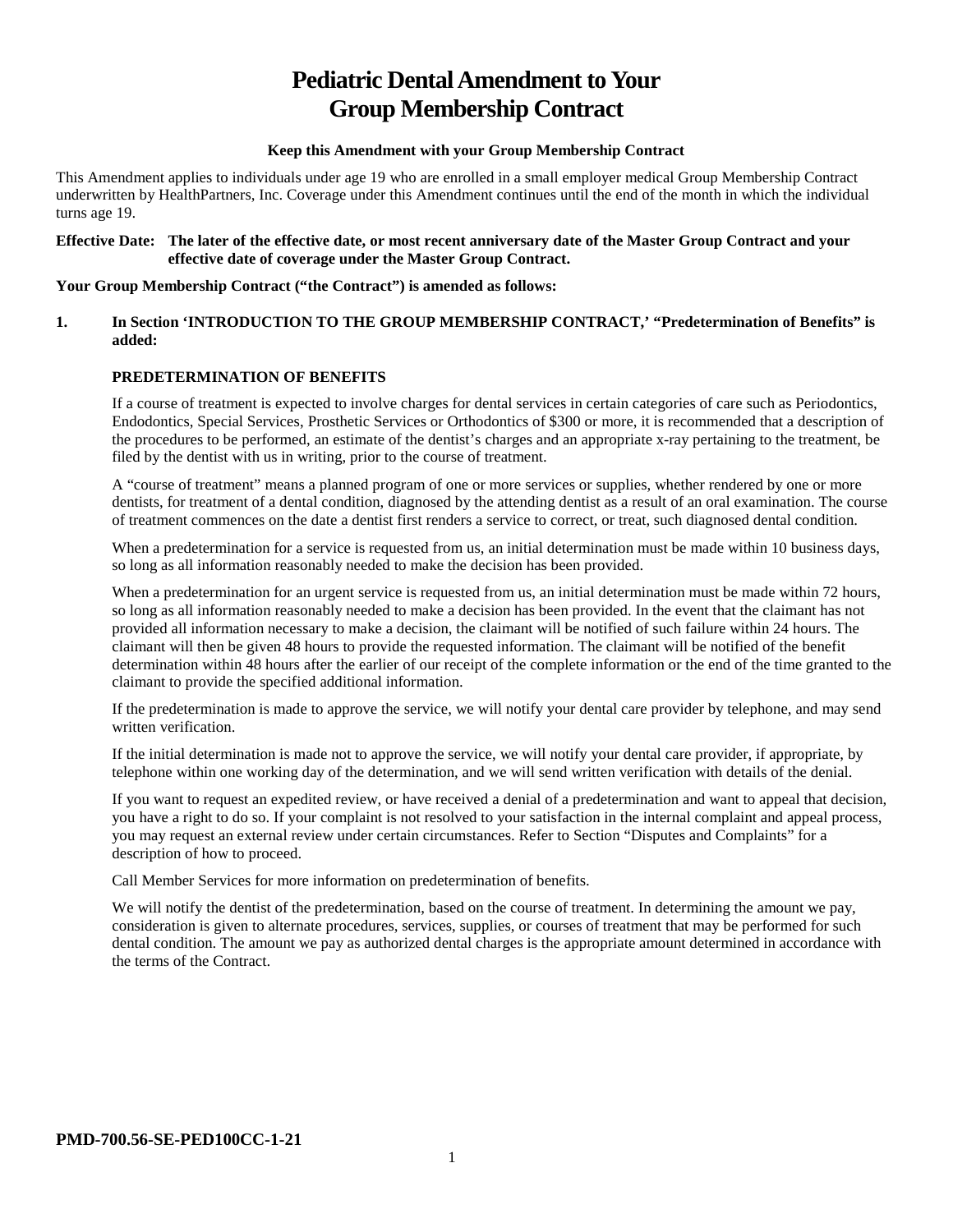If a description of the procedures to be performed, and an estimate of the dentist's charges are not submitted in advance, we reserve the right to make a determination of benefits payable, taking into account alternate procedures, services, supplies or courses of treatment, based on accepted standards of dental practice.

Predetermination for services to be performed is limited to services performed within 90 days from the date such course of treatment was approved by us. Additional services required after 90 days may be submitted in writing, as a new course of treatment, and approved on the same basis as the prior plan.

#### **2. In Section 'DEFINITIONS OF TERMS USED,' the following definitions are added:**

**Clinically Accepted Dental Services.** These are techniques or services, accepted for general use, based on risk/benefit implications (evidence based). Some clinically accepted techniques are approved only for limited use, under specific circumstances.

**Consultations**. These are diagnostic services provided by a dentist or dental specialist other than the practitioner who is providing treatment.

**Cosmetic Care.** These are dental services to improve appearance, without treatment of a related illness or injury.

**Customary Restorative Materials.** These are amalgam (silver fillings), glass ionomer and intraorally cured acrylic resin and resin-based composite materials (white fillings).

**Date of Service.** This is generally the date the dental service is performed. For prosthetic, or other special restorative procedures, the date of service is the date impressions were made for final working models. For endodontic procedures, date of service is the date on which the root canal was first entered for the purpose of canal preparation.

**Dentally Necessary.** This is care which is limited to diagnostic examination, treatment, and the use of dental equipment and appliances and which is required to prevent deterioration of dental health, or to restore dental function. The member's general health condition must permit the necessary procedure(s). Decisions about dental necessity are made by HealthPartners' dental directors or their designees.

**Dentist.** This is a professionally degreed doctor of dental surgery or dental medicine who lawfully performs a dental service in strict accordance with governmental licensing privileges and limitations.

**Elective Procedures.** These are procedures which are available to patients but which are not dentally necessary.

**Emergency Dental Care.** These are services for an acute dental condition that would lead a prudent layperson to reasonably expect that the absence of immediate care would result in serious impairment to the dentition or would place the person's oral health in serious jeopardy.

**Endodontics.** This is the treatment of diseases of the dental pulp. Endodontics includes root canal therapy, pulp capping procedures, apexification and periapical procedures associated with root canal treatment.

**Medically Necessary Orthodontic Services.** These are comprehensive medically necessary services covered for pediatric dental members who have a severe handicapping malocclusion related to a medical condition resulting from congenital, craniofacial or dentofacial malformations involving the teeth and requiring reconstructive surgical correction in addition to orthodontic services.

**Oral Surgery.** This is routine surgery involving teeth or alveolar bone, including extraction and alveolectomy. Oral surgery may include other oral treatment and surgery, if a dentist considers it dentally necessary. Oral surgery does not include orthodontia, orthognathic surgery, and placement of dental implants or surgical care that is necessary because of a medical condition.

**Orthodontics.** This is medically necessary dental care for the correction of severe handicapping malocclusion of teeth using appliances and techniques that alter the position of teeth in the jaws.

**Orthognathic Surgery.** This is oral surgery to alter the position of the jaw bones.

**Periodontics.** This is non-surgical and surgical treatment of diseases of the gingiva (gums) and bone supporting the teeth.

**Prosthetic Services.** These are services to replace missing teeth; including the prescribing, repair, construction, replacement and fitting of fixed bridges and full or partial removable dentures.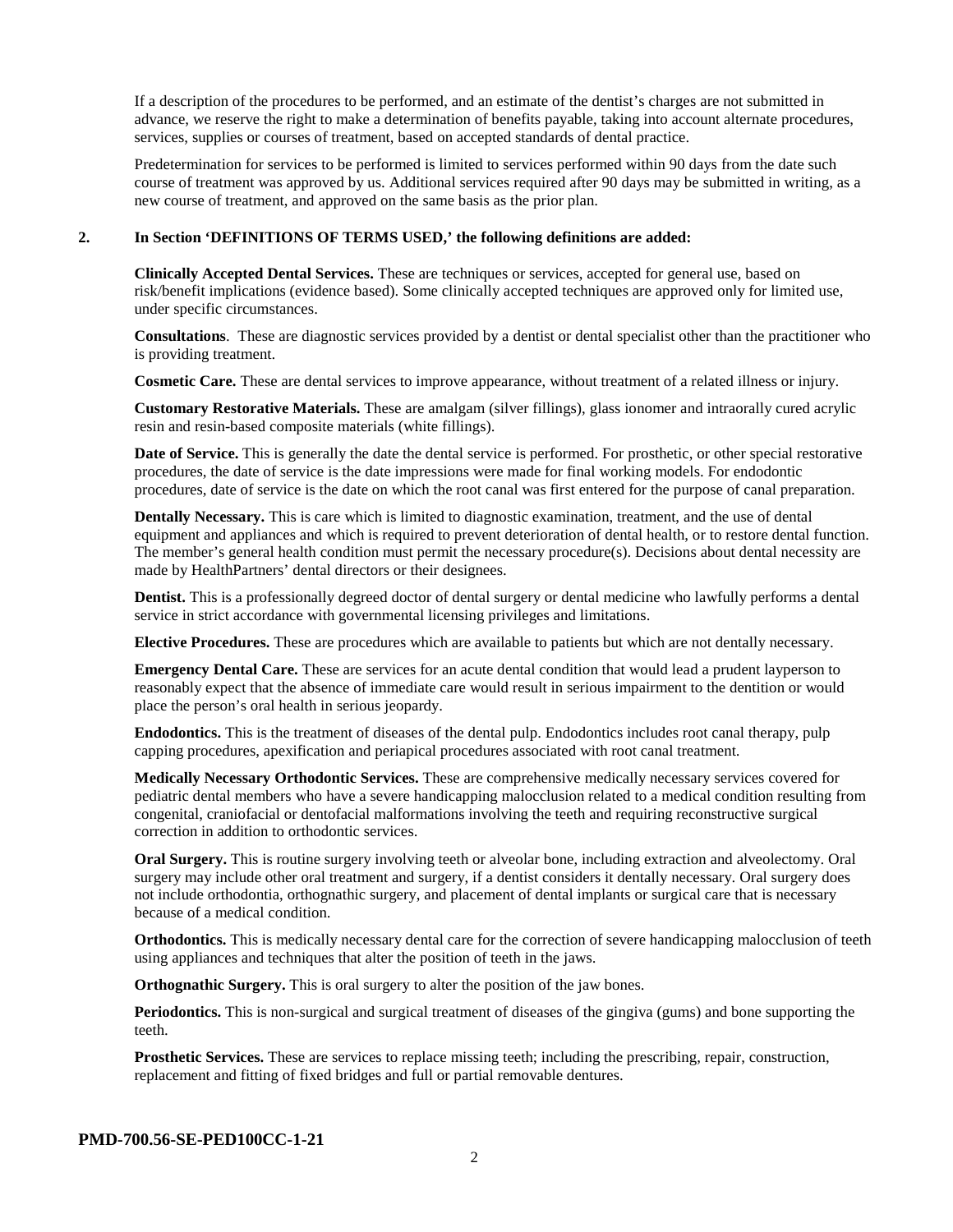## **3. The following are added to Section "SERVICES NOT COVERED," and apply only to Pediatric Dental benefits:**

- Treatment, procedures or services which are not dentally necessary and/or which are primarily educational in nature or for the vocation, comfort, convenience, appearance or recreation of the member.
- The treatment of conditions which foreseeable result from excluded services.
- For Network Benefits, treatment, procedures or services which are not provided by a network dentist or other authorized provider or are not authorized by us.
- Dental services or supplies which are performed primarily for cosmetic purposes or for the purpose of improving the appearance of your teeth. This includes tooth whitening, tooth bonding and veneers that cover the teeth. This exclusion does not apply to services for reconstructive surgery. However, to the extent that these reconstructive surgery services are paid as medical services under the Contract, they are not covered as Pediatric Dental services.
- Hospitalization or other facility charges.
- Local anesthesia or use of electronic analgesia billed as a separate procedure is not covered. Inhaled nitrous oxide is not covered. General anesthesia and intravenous sedation are not covered except as indicated in this Amendment.
- Orthodontic services, except as provided in this Amendment.
- Orthognathic surgery (surgery to reposition the jaws).
- Services which are elective, investigative, experimental or not otherwise clinically accepted.
- Procedures, appliances or restorations that are necessary to alter, restore or maintain occlusion, including but not limited to: increasing vertical dimension, replacing or stabilizing tooth structure lost by attrition (including chipping or fractures), or erosion or realigning teeth, except as covered orthodontic services provided in this Amendment. Mandibular orthopedic appliances and bite planes are also not covered.
- Procedures, appliances (other than occlusal guards, as indicated in this Amendment) or restorations for the prevention of bruxism (grinding of teeth) or clenching.
- Services for the following items:
	- o replacement of any missing, lost or stolen dental or implant-supported prosthesis. replacement or repair of orthodontic appliances.
	- o replacement of orthodontic appliances due to non-compliance.
- Services related to a prosthetic or special restorative appliance which was installed or delivered more than 60 days after termination of coverage.
- Diagnostic testing that is performed and billed as a separate procedure such as collection of microorganisms for culture, viral cultures, genetic testing for susceptibility or oral disease and caries susceptibility tests. This includes all oral pathology and laboratory testing charges.
- For non-network coverage, dental services related to the replacement of any teeth missing prior to the member's effective date under this Amendment.
- Dental services, supplies and devices not expressly covered as a benefit under this Amendment.
- Prescription drugs and medications prescribed by a dentist. This includes gingival irrigation.
- Services provided to the member which the member is not required to pay.
- The portion of a billed charge for an otherwise covered service by a non-network provider, which is in excess of our maximum amount allowed. We also do not cover charges or a portion of a charge which is either a duplicate charge for a service or charges for a duplicate service.
- Services for injury or illness either (a) arising out of an injury in the course of employment and subject to workers' compensation or similar law; or (b) for which benefits are payable without regard to fault, under coverage statutorily required to be contained in any motor vehicle or other liability insurance policy or equivalent self-insurance; or (c) for which benefits are payable under another policy of accident and health insurance, Medicare or any other governmental program.
- Except where expressly addressed in this Amendment, when multiple, acceptable treatment options exist related to a specific dental problem, we will provide benefits based upon the least costly alternative treatment. This includes inlay restorations paid as corresponding amalgam restorations.
- Services covered under the patient's medical plan, except to the extent not covered under the patient's medical plan.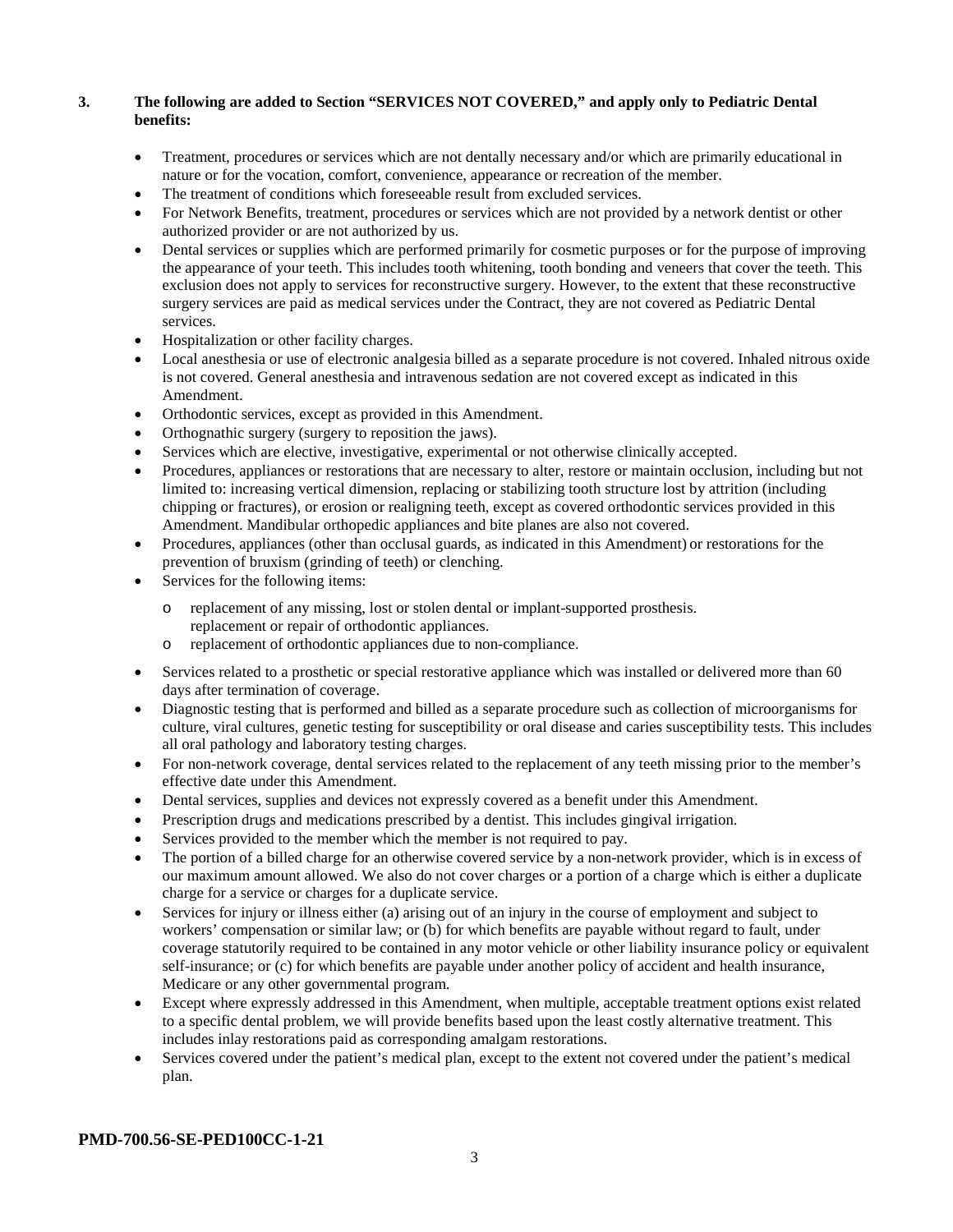- Additional charges for office visits that occur after regularly scheduled hours, missed appointments or appointments cancelled on short notice.
- Onlays, veneers or partial crowns fabricated from extraorally cured composite resin or porcelain.
- Periodontal splinting.
- Athletic mouthguards.
- Charges for infection control, sterilization and waste disposal.
- Charges for sales tax.
- Treatment, procedures, or services or drugs which are provided when you are not covered under this Amendment.
- Cone beam CT capture and interpretation.
- Harvest of bone for use in autogenous grafting procedure.
- Charges for maxillofacial prosthetics.
- Charges for case presentations for treatment planning or behavioral management.
- Charges for enamel microabrasion, odontoplasty and pulpal regeneration.
- Charges for surgical procedures for isolation of a tooth with a rubber dam.
- Non-intravenous conscious sedation and drugs to treat anxiety or pain.
- Charges for endodontic endosseous implants.
- Charges for intentional reimplantation (including necessary splinting).
- Charges for canal preparation and fitting of preformed dowel or post.
- Charges for temporary crowns for fractured teeth.
- Charges for interim or custom abutments for implants.
- Charges for rebonding, recementing and repair of fixed retainers.
- Charges for surgical placement of a temporary anchorage device.
- Charges for autogenous or nonautogenous osseous, osteoperiosteal or cartilage graft of the mandible or maxilla.
- Charges for anatomical crown exposure.
- Interim prostheses.
- Connector bars, stress breakers and precision attachments.
- Provisional pontics, crowns and retainer crowns.
- Copings.
- Oral hygiene instruction.
- Removal of fixed space maintainers.
- Hospital, home and extended care facility visits by dental providers.
- Gold foil restorations.
- Treatment for correction of malocclusion of teeth and associated dental and facial disharmonies, and posttreatment retainers, when treatment is not medically necessary.
- Maxillofacial MRI, maxillofacial ultrasound and sialoendoscopy capture and interpretation.
- Post processing of image or image sets.
- Caries risk assessment and documentation.
- Charges for unspecified procedures.
- Charges for the placement of a restorative foundation for an indirect restoration.
- Charges for periradicular services and bone grafts or other material used in conjunction with periradicular surgery.
- Non-dental administrative fees and charges including, but not limited to dental record preparation, and interest charges.
- Services related to the diagnosis and treatment of Temporomandibular Joint Dysfunction (TMD).

## **4. The Benefits Chart is expanded to include the following:**

## **Pediatric Dental Benefits Chart**

**The Contract covers Preventive and Diagnostic Services, Basic, Special, Prosthetic and medically necessary Orthodontia Services only, for members under age 19.**

**HealthPartners agrees to cover the dental services described below. This Benefits Chart describes the level of payment that applies for each of the covered services. To be covered, dental services or items described below must be medically or dentally necessary. The date of service must be while you are enrolled in the plan.**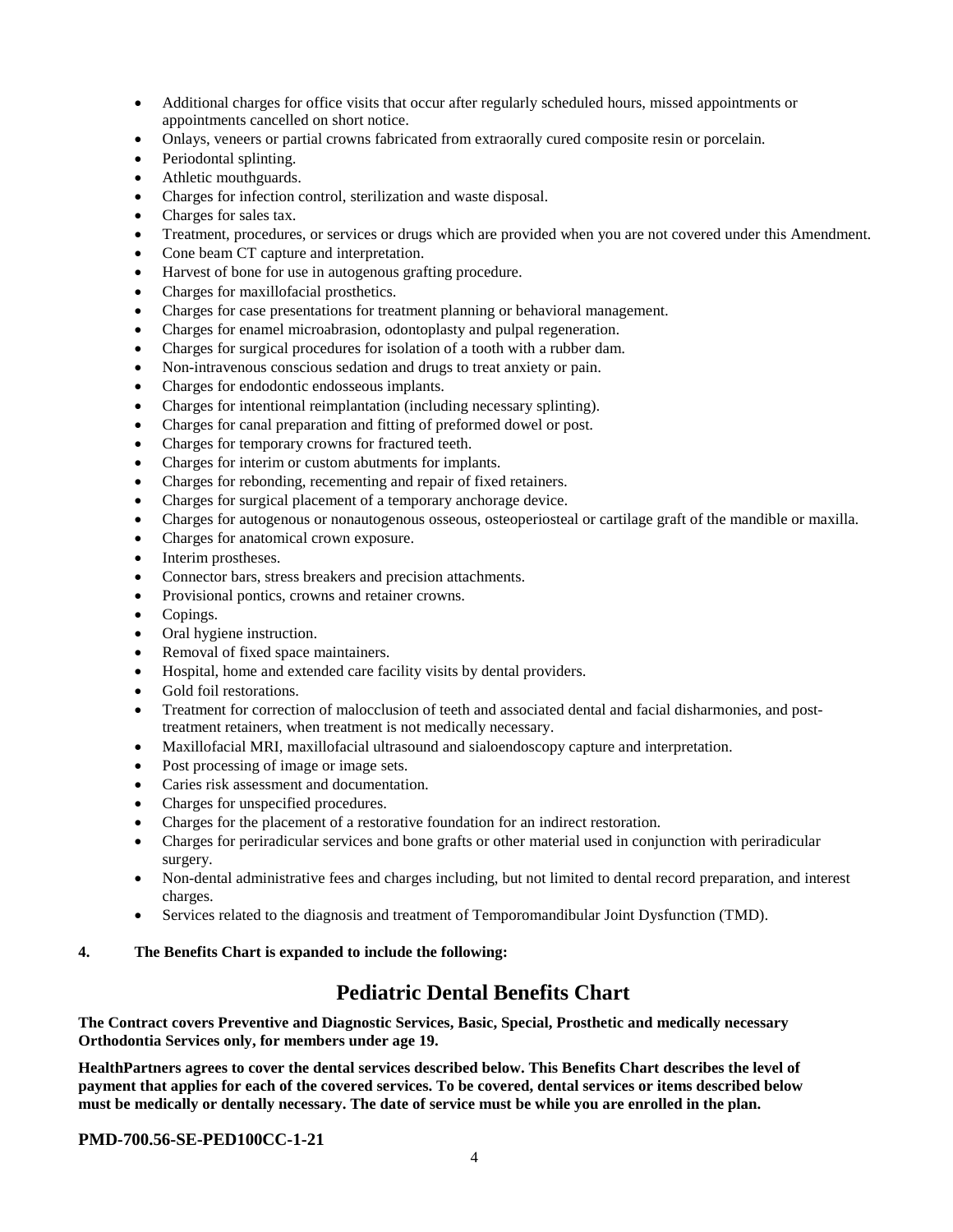**Coverage for eligible services is subject to the exclusions, limitations and other conditions of this Amendment.**

**This dental plan allows you to choose, at any time, dentists within the dental network (Network Benefits), or dentists outside of the network (Non-Network Benefits).**

**The amount that we pay for covered services is listed below. The member is responsible for the specified dollar amount and/or percentage of charges that we do not pay. Coverage may vary according to your network selection.**

**Network Benefits are underwritten by HealthPartners, Inc.. Non-Network Benefits are underwritten by HealthPartners Insurance Company.**

**When you use Non-Network providers, benefits are substantially reduced and you will likely incur significantly higher out-of-pocket expenses. A Non-Network provider does not usually have an agreement with HealthPartners to provide services at a discounted fee. In addition, Non-Network Benefits are restricted to the usual and customary amount under the definition of "Charge". The usual and customary amount can be significantly lower than a Non-Network provider's billed charges. If the Non-Network provider's billed charges are over the usual and customary amount, you pay the difference, in addition to any required deductible, copayment and/or coinsurance, and these charges do not apply to the out-of-pocket limit.**

**This plan is subject to plan and benefit changes required to maintain compliance with federal and state law. This includes, but is not limited to, benefit changes required to maintain a certain actuarial value or metal level. We may also change your deductible, coinsurance and out-of-pocket limit values on an annual basis to reflect cost of living increases.**

**These definitions apply to this Amendment.**

| <b>Calendar Year:</b>  | This is the 12-month period beginning 12:01 A.M. Central Time, on January 1, and<br>ending 12:00 A.M. Central Time of the next following December 31.                                                                                                                                                                                                                                                                                                                                                                                                                                                                                                                                                                                                                                                                                                                                                                                                                               |
|------------------------|-------------------------------------------------------------------------------------------------------------------------------------------------------------------------------------------------------------------------------------------------------------------------------------------------------------------------------------------------------------------------------------------------------------------------------------------------------------------------------------------------------------------------------------------------------------------------------------------------------------------------------------------------------------------------------------------------------------------------------------------------------------------------------------------------------------------------------------------------------------------------------------------------------------------------------------------------------------------------------------|
| Charge:                | For covered services delivered by participating network providers, this is the<br>provider's discounted charge for a given dental/surgical service, procedure or item,<br>which network providers have agreed to accept as payment in full.                                                                                                                                                                                                                                                                                                                                                                                                                                                                                                                                                                                                                                                                                                                                         |
|                        | For covered services delivered by non-network providers, this is the provider's charge<br>for a given dental/surgical service, procedure or item, up to our maximum amount<br>allowed for that service, procedure or item.                                                                                                                                                                                                                                                                                                                                                                                                                                                                                                                                                                                                                                                                                                                                                          |
|                        | Our maximum amount allowed is based on the usual and customary charge for a given<br>dental/surgical service, procedure or item. It is consistent with the charge of other<br>providers of a given service or item in the same region. You must pay for any charges<br>above the maximum amount allowed, and they do not apply to the out-of-pocket limit.                                                                                                                                                                                                                                                                                                                                                                                                                                                                                                                                                                                                                          |
|                        | To be covered, a charge must be incurred on or after the member's effective date and<br>on or before the termination date. For participating network provider charges, the<br>amount of the copayment or coinsurance, or the amount applied to the deductible, is<br>based on the agreed fee applicable to the network provider, or a reasonable estimate of<br>the cost according to a fee schedule equivalent. For non-network provider charges, the<br>amount considered as a copayment or coinsurance, or the amount applied to the<br>deductible, is based on the lesser of the billed charge and our maximum amount<br>allowed.                                                                                                                                                                                                                                                                                                                                               |
| Copayment/Coinsurance: | The specified dollar amount, or percentage, of charges incurred for covered services,<br>which we do not pay, but which a member must pay, each time a member receives<br>certain dental services, procedures or items. Our payment for those covered services or<br>items begins after the copayment or coinsurance is satisfied. Covered services or items<br>requiring a copayment or coinsurance are specified in this Benefits Chart. For<br>participating network provider charges, the amount considered as a copayment or<br>coinsurance is based on the agreed fee applicable to the network provider, or a<br>reasonable estimate of the cost according to a fee schedule equivalent. For non-<br>network provider charges, the amount considered as a copayment or coinsurance is<br>based on the lesser of the billed charge and our maximum amount allowed. A<br>copayment or coinsurance is due at the time a service is rendered, or when billed by<br>the provider. |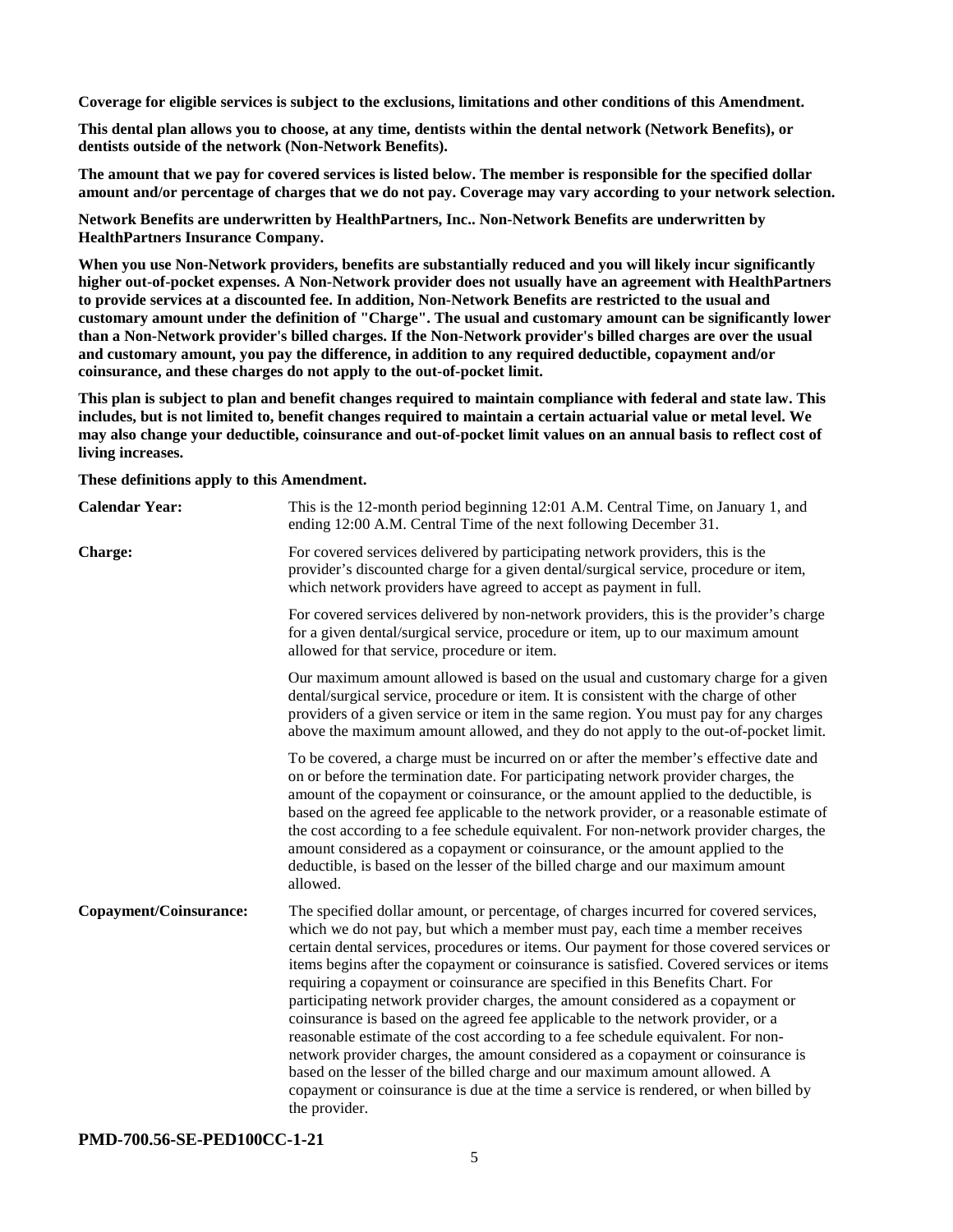| Deductible:                    | The specified dollar amount of charges incurred for covered services, which we do not<br>pay, but a member or a family has to pay first in a calendar year. Our payment for<br>those services or items begins after the deductible is satisfied. The amount of the<br>charges that apply to the deductible are based on $(1)$ the agreed fee applicable to the<br>network provider, or a reasonable estimate of the cost according to a fee schedule<br>equivalent; or (2) the lesser of the billed charge and our maximum amount allowed for<br>the non-network provider. This Benefits Chart indicates which covered services are<br>not subject to the deductible. |
|--------------------------------|-----------------------------------------------------------------------------------------------------------------------------------------------------------------------------------------------------------------------------------------------------------------------------------------------------------------------------------------------------------------------------------------------------------------------------------------------------------------------------------------------------------------------------------------------------------------------------------------------------------------------------------------------------------------------|
| <b>Out-of-Pocket Expenses:</b> | You pay the specified copayments/coinsurance and deductibles applicable for<br>particular services, subject to the out-of-pocket limit described below. These amounts<br>are in addition to the monthly premium payments.                                                                                                                                                                                                                                                                                                                                                                                                                                             |
| <b>Out-of-Pocket Limit:</b>    | You pay the copayments/coinsurance and deductibles for covered services, to the individual<br>or family out-of-pocket limit. Thereafter we cover 100% of charges incurred for all other<br>covered services, for the rest of the calendar year. You pay amounts greater than the out-of-<br>pocket limits if any benefit maximums are exceeded.                                                                                                                                                                                                                                                                                                                       |
|                                | Non-Network Benefits above the maximum amount allowed (see definition of "charge"<br>above) do not apply to the out-of-pocket limit.                                                                                                                                                                                                                                                                                                                                                                                                                                                                                                                                  |
|                                | You are responsible to keep track of the out-of-pocket expenses. Contact Member Services<br>for assistance in determining the amount paid by the member for specific eligible services<br>received. Claims for reimbursement under the out-of-pocket limit provisions are subject to<br>the same time limits and provisions described under the "Claims Provisions" section of the<br>Contract.                                                                                                                                                                                                                                                                       |

#### **Limits shown below are combined under your Network Benefits and Non-Network Benefits.**

#### **Individual Calendar Year Deductible (applies to an employee enrolled for single coverage)**

| <b>Network Benefits</b>                         | <b>Non-Network Benefits</b>                        |
|-------------------------------------------------|----------------------------------------------------|
| See your Network Benefits individual deductible | See your Non-Network Benefits individual           |
| under your Medical Plan Benefits Chart.         | deductible under your Medical Plan Benefits Chart. |

## **Family Calendar Year Deductible (applies to an employee and dependents enrolled for family coverage)**

| <b>Network Benefits</b>                           | <b>Non-Network Benefits</b>                     |
|---------------------------------------------------|-------------------------------------------------|
| See your Network Benefits family deductible under | See your Non-Network Benefits family deductible |
| vour Medical Plan Benefits Chart.                 | under your Medical Plan Benefits Chart.         |

## **Individual Calendar Year Out-of-Pocket Limit (applies to an employee enrolled for single coverage)**

| <b>Network Benefits</b>                       | <b>Non-Network Benefits</b>                 |
|-----------------------------------------------|---------------------------------------------|
| See your Network Benefits individual out-of-  | See your Non-Network Benefits individual    |
| pocket limit under your Medical Plan Benefits | out-of-pocket limit under your Medical Plan |
| Chart.                                        | Benefits Chart.                             |

#### **Family Calendar Year Out-of-Pocket Limit (applies to an employee and dependents enrolled for family coverage)**

| <b>Network Benefits</b>                                                                            | <b>Non-Network Benefits</b>                                                                            |
|----------------------------------------------------------------------------------------------------|--------------------------------------------------------------------------------------------------------|
| See your Network Benefits family out-of-<br>pocket limit under yourMedical Plan Benefits<br>Chart. | See your Non-Network Benefits family out-of-<br>pocket limit under yourMedical Plan Benefits<br>Chart. |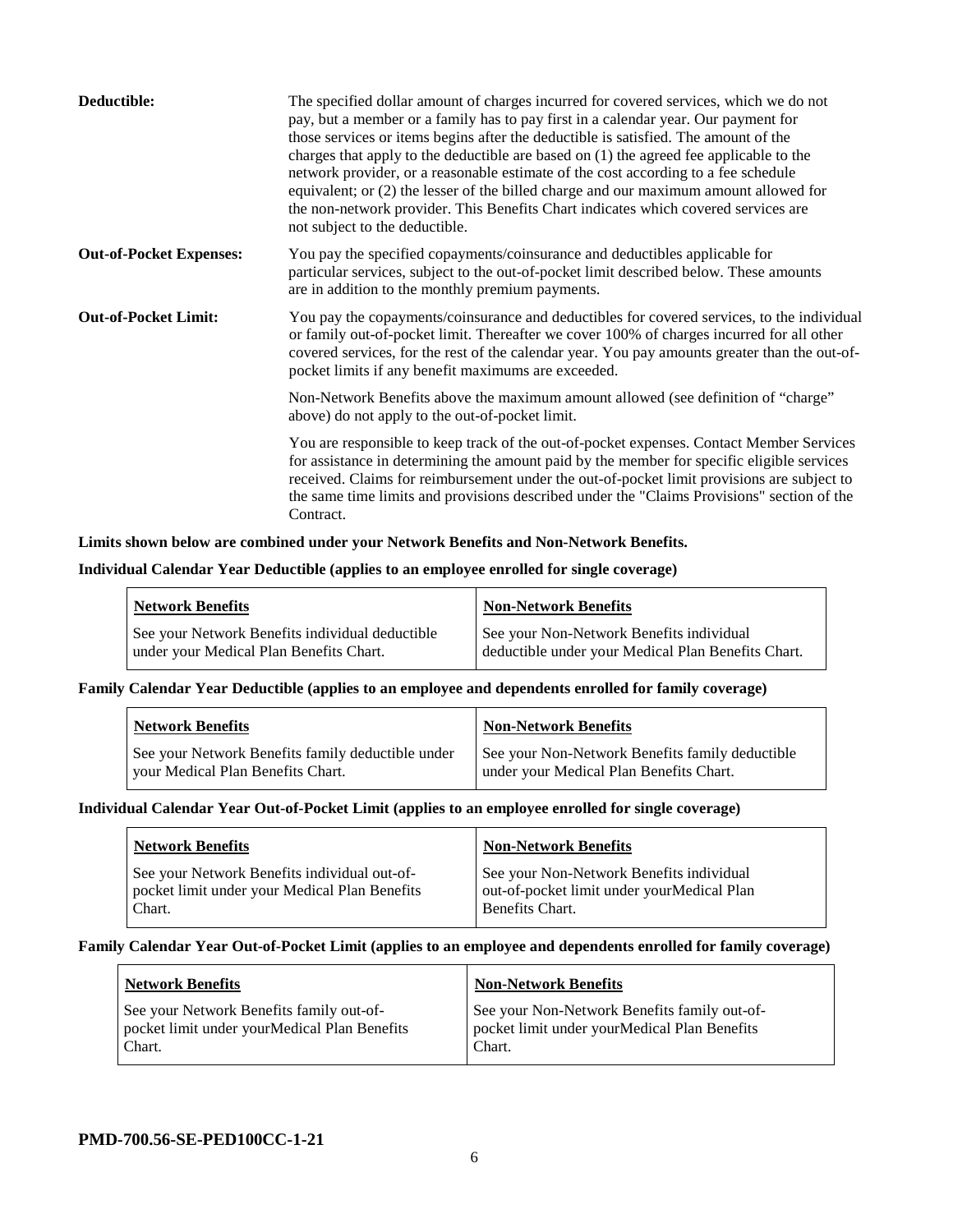## **PREVENTIVE AND DIAGNOSTIC SERVICES**

#### **Covered Services:**

We cover the following preventive and diagnostic services, with certain limitations which are listed below. For this category, deductible does not apply to: Network Benefits.

## **Routine dental care examinations for new and existing patients**

| <b>Network Benefits</b>                             | <b>Non-Network Benefits</b>                        |
|-----------------------------------------------------|----------------------------------------------------|
| 100% of the charges incurred, limited to twice each | 50% of the charges incurred, limited to twice each |
| calendar year.                                      | calendar year.                                     |

## **Dental cleaning (prophylaxis or periodontal maintenance cleaning)**

| <b>Network Benefits</b>                             | <b>Non-Network Benefits</b>                        |
|-----------------------------------------------------|----------------------------------------------------|
| 100% of the charges incurred, limited to twice each | 50% of the charges incurred, limited to twice each |
| calendar year.                                      | calendar year.                                     |

## **Professionally applied topical fluoride (other than silver diamine fluoride)**

| <b>Network Benefits</b>                                               | Non-Network Benefits                                                  |
|-----------------------------------------------------------------------|-----------------------------------------------------------------------|
| 100% of the charges incurred, limited to twice each<br>calendar year. | 150% of the charges incurred, limited to twice each<br>calendar vear. |

#### **Silver diamine fluoride**

| <b>Network Benefits</b>                                                         | <b>Non-Network Benefits</b>                                                    |
|---------------------------------------------------------------------------------|--------------------------------------------------------------------------------|
| 100% of the charges incurred, limited to twice per<br>tooth each calendar year. | 50% of the charges incurred, limited to twice per tooth<br>each calendar year. |

## **Pit and Fissure sealant application and preventive resin restoration**

| <b>Network Benefits</b>                                                                                                        | <b>Non-Network Benefits</b>                                                                                                   |
|--------------------------------------------------------------------------------------------------------------------------------|-------------------------------------------------------------------------------------------------------------------------------|
| 100% of the charges incurred, limited to one<br>application per tooth per 36-month period, for<br>unrestored permanent molars. | 50% of the charges incurred, limited to one application<br>per tooth per 36-month period, for unrestored permanent<br>molars. |

#### **Bitewing x-rays**

| <b>Network Benefits</b>                                               | <b>Non-Network Benefits</b>                                          |
|-----------------------------------------------------------------------|----------------------------------------------------------------------|
| 100% of the charges incurred, limited to twice each<br>calendar year. | 50% of the charges incurred, limited to twice each<br>calendar year. |

## **Full mouth or panoramic x-rays**

| <b>Network Benefits</b>                                              | <b>Non-Network Benefits</b>                                          |
|----------------------------------------------------------------------|----------------------------------------------------------------------|
| 100% of the charges incurred, limited to once every<br>sixty months. | 150% of the charges incurred, limited to once every sixty<br>months. |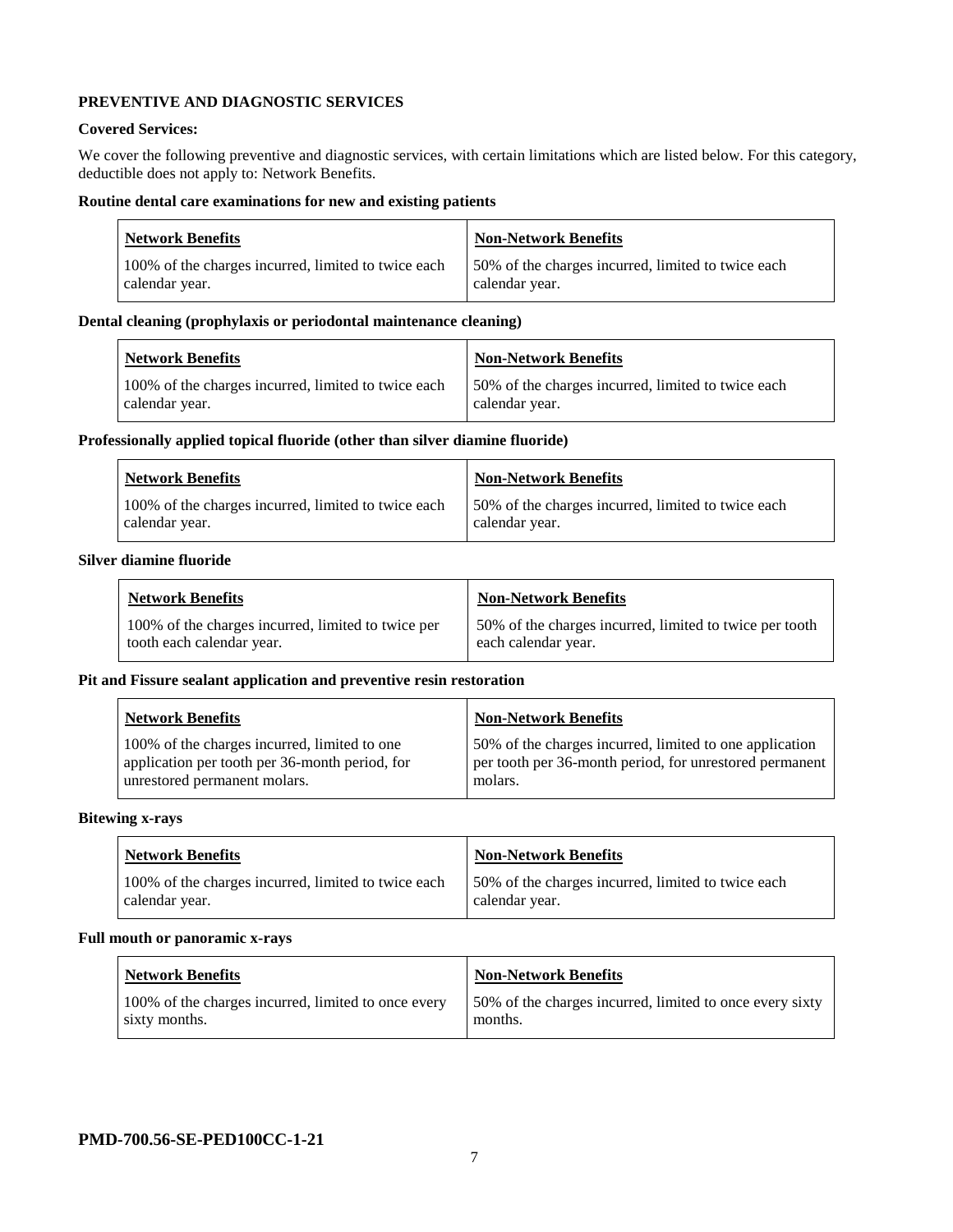#### **Other x-rays, except as provided in connection with orthodontic diagnostic procedures and treatment**

| Network Benefits              | <b>Non-Network Benefits</b>  |
|-------------------------------|------------------------------|
| 100% of the charges incurred. | 50% of the charges incurred. |

## **Space maintainers (fixed or removable appliances designed to prevent adjacent and opposing teeth from moving)**

| <b>Network Benefits</b>                              | <b>Non-Network Benefits</b>                         |
|------------------------------------------------------|-----------------------------------------------------|
| 100% of the charges incurred for lost primary teeth. | 50% of the charges incurred for lost primary teeth. |

**Evaluations that are not routine and periodic, including: problem-focused evaluations (either limited or detailed and extensive), periodontal evaluations, and evaluations for members under the age of 3 which include counseling with the primary caregiver**

| Network Benefits              | Non-Network Benefits          |
|-------------------------------|-------------------------------|
| 100% of the charges incurred. | 150% of the charges incurred. |

#### **Screening or assessments of a patient**

| <b>Network Benefits</b>                             | Non-Network Benefits                                |
|-----------------------------------------------------|-----------------------------------------------------|
| 100% of the charges incurred, limited to twice each | 150% of the charges incurred, limited to twice each |
| calendar year.                                      | calendar year.                                      |

#### **Not Covered:**

- Diagnostic testing that is performed and billed as a separate procedure such as collection of microorganisms for culture, viral cultures, genetic testing for susceptibility or oral disease and caries susceptibility tests. This includes all oral pathology and laboratory testing charges.
- Additional charges for office visits that occur after regularly scheduled hours, office visits for observation, missed appointments or appointments cancelled on short notice.
- Cone beam CT capture and interpretation.
- Oral hygiene instruction.
- Removal of fixed space maintainers.
- Hospital, home and extended care facility visits by dental providers.
- Maxillofacial MRI, maxillofacial ultrasound and sialoendoscopy capture and interpretation.
- Post processing of image or image sets.
- Caries risk assessment and documentation.
- Charges for unspecified procedures.
- See "Services Not Covered" in item 3. of this Amendment.

## **BASIC SERVICES**

## **Covered Services:**

We cover the following services:

## *Basic I Services*

## **Consultations**

| <b>Network Benefits</b>       | <b>Non-Network Benefits</b>   |
|-------------------------------|-------------------------------|
| 100% of the charges incurred. | 150% of the charges incurred. |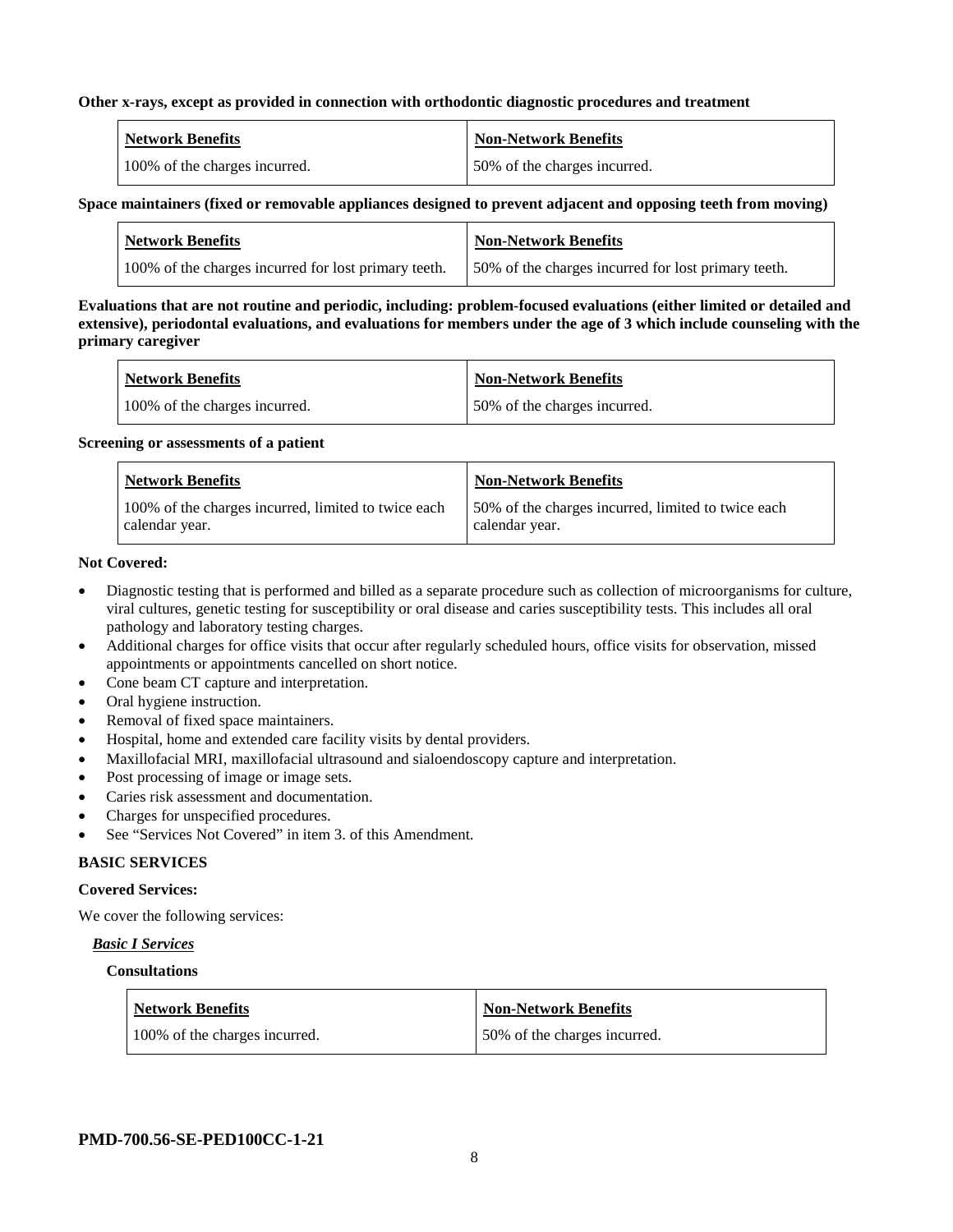#### **Emergency treatment for relief of pain**

| <b>Network Benefits</b>       | <b>Non-Network Benefits</b>  |
|-------------------------------|------------------------------|
| 100% of the charges incurred. | 50% of the charges incurred. |

**Regular restorative services (fillings) other than posterior composites. Restorations using customary restorative materials and stainless steel crowns are covered, when dentally necessary due to loss of tooth structure as a result of tooth decay or fracture.**

| <b>Network Benefits</b>       | <b>Non-Network Benefits</b>  |
|-------------------------------|------------------------------|
| 100% of the charges incurred. | 50% of the charges incurred. |

**Regular restorative services (fillings)** - posterior composites (white fillings on bicuspids and molars). Restorations using customary restorative materials and preventive resin restorations are covered, when dentally necessary due to loss of tooth structure as a result of tooth decay or fracture.

| Network Benefits              | <b>Non-Network Benefits</b>  |
|-------------------------------|------------------------------|
| 100% of the charges incurred. | 50% of the charges incurred. |

**Oral Surgery** - non-surgical extraction for the restoration of dental function. General anesthesia or intravenous sedation is covered, when dentally necessary, when provided by the attending dentist in a dental office setting and required to perform a covered dental procedure.

| <b>Network Benefits</b>       | <b>Non-Network Benefits</b>  |
|-------------------------------|------------------------------|
| 100% of the charges incurred. | 50% of the charges incurred. |

## **Periodontics (Gum Disease) - non-surgical treatment**

| <b>Network Benefits</b>                                                                      | <b>Non-Network Benefits</b>                                                                 |
|----------------------------------------------------------------------------------------------|---------------------------------------------------------------------------------------------|
| 100% of the charges incurred, limited to once every<br>24 months for non-surgical treatment. | 50% of the charges incurred, limited to once every<br>24 months for non-surgical treatment. |

## **Endodontics I - Endodontic Pulp Therapy and Pulpotomy Services (other than pulpal regeneration)**

| Network Benefits              | <b>Non-Network Benefits</b>  |
|-------------------------------|------------------------------|
| 100% of the charges incurred. | 50% of the charges incurred. |

## **Endodontics II - All Other Endodontic Services (including pulpal regeneration)**

| Network Benefits              | Non-Network Benefits         |
|-------------------------------|------------------------------|
| 100% of the charges incurred. | 50% of the charges incurred. |

## *Basic II Services*

**Oral Surgery** - other than non-surgical extraction for the restoration of dental function. Services include, but are not limited to, removal of impacted teeth, incision or drainage of abscesses and removal of exostosis. General anesthesia or intravenous sedation is covered, when dentally necessary, when provided by the attending dentist in a dental office setting and required to perform a covered dental procedure.

| <b>Network Benefits</b>       | <b>Non-Network Benefits</b>  |
|-------------------------------|------------------------------|
| 100% of the charges incurred. | 50% of the charges incurred. |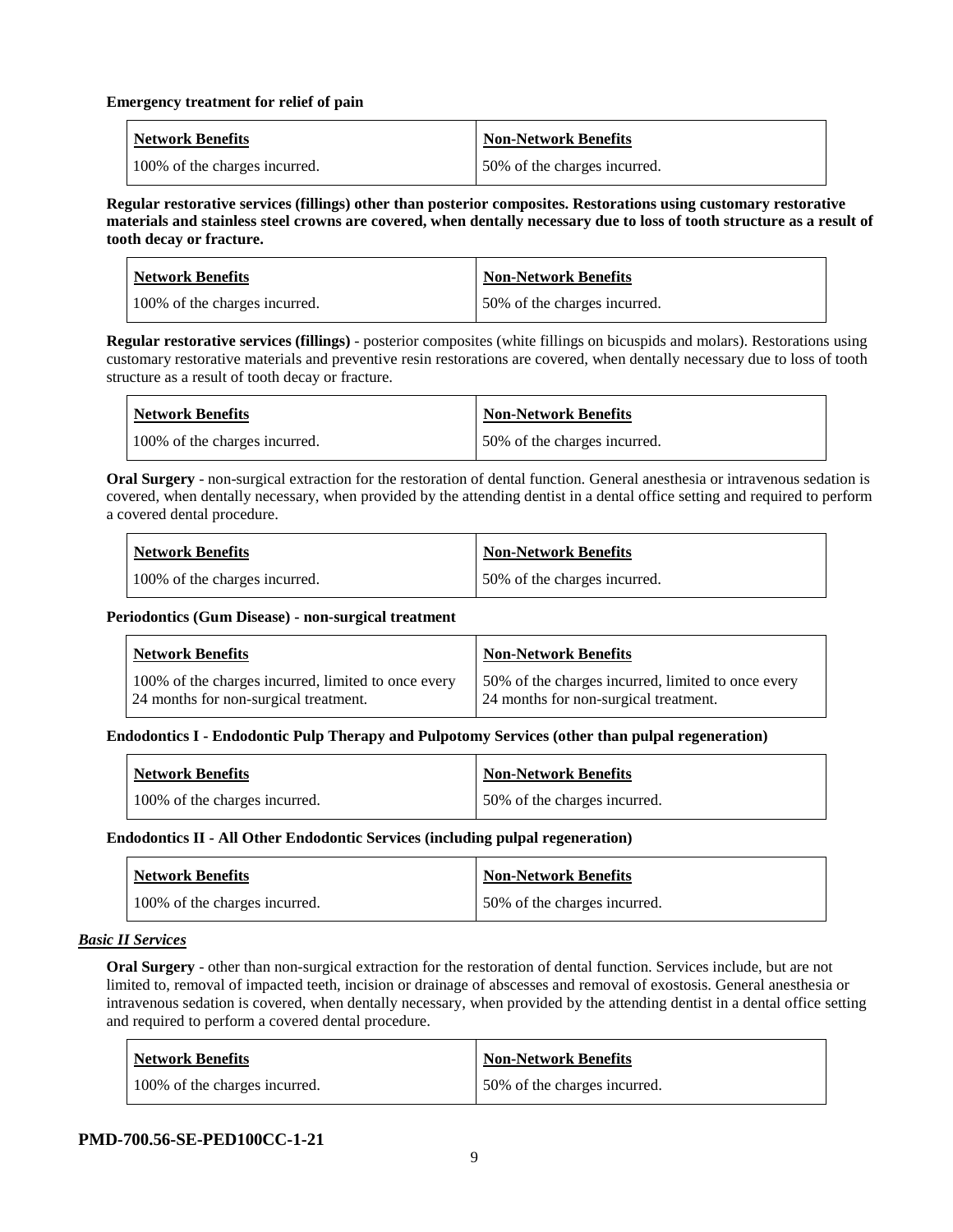#### **Periodontics (Gum Disease) - surgical treatment**

| <b>Network Benefits</b>                             | <b>Non-Network Benefits</b>                        |
|-----------------------------------------------------|----------------------------------------------------|
| 100% of the charges incurred, limited to once every | 50% of the charges incurred, limited to once every |
| 36 months for surgical treatment.                   | 36 months for surgical treatment.                  |

#### **Limitations:**

• Collection and application of autologous blood concentrate product is limited to once every 36 months.

#### **Not Covered:**

- Periodontal splinting.
- Orthognathic surgery (surgery to reposition the jaws).
- Harvest of bone for use in autogenous grafting procedure.
- Charges for surgical procedures for isolation of a tooth with a rubber dam.
- Non-intravenous conscious sedation, and drugs to treat anxiety or pain.
- Charges for endodontic endosseous implants.
- Charges for intentional reimplantation (including necessary splinting).
- Charges for canal preparation and fitting of preformed dowel or post.
- Charges for temporary crowns for fractured teeth.
- Charges for surgical placement of a temporary anchorage device.
- Charges for autogenous or nonautogenous osseous, osteoperiosteal or cartilage graft of the mandible or maxilla.
- Charges for anatomical crown exposure.
- Charges for the placement of a restorative foundation for an indirect restoration.
- Charges for periradicular services and bone grafts or other material used in conjunction with periradicular surgery.
- Charges for unspecified procedures.
- See "Services Not Covered" in item 3, of this Amendment.

#### **SPECIAL SERVICES**

#### **Covered Services:**

We cover the following services:

**Special Restorative Care** – extraorally fabricated or cast restorations (crowns, inlays and onlays) are covered when teeth cannot be restored with customary restorative material and when dentally necessary due to the loss of tooth structure as a result of tooth decay or fracture. If a tooth can be restored with a customary restorative material, but an onlay, crown, jacket, indirect composite or porcelain/ceramic restoration is selected, benefits will be calculated using the charge appropriate to the equivalent customary restorative material.

| <b>Network Benefits</b>       | <b>Non-Network Benefits</b>  |
|-------------------------------|------------------------------|
| 100% of the charges incurred. | 50% of the charges incurred. |

#### **Repair or recementing of crowns, inlays and onlays**

| <b>Network Benefits</b>       | <b>Non-Network Benefits</b>  |
|-------------------------------|------------------------------|
| 100% of the charges incurred. | 50% of the charges incurred. |

**Limitations:**

• Benefit for the replacement of a crown or onlay will be provided only after a five year period measured from the date on which the procedure was last provided, whether under this Amendment or not.

#### **Not Covered:**

- Gold foil restorations.
- Onlays, veneers or partial crowns fabricated from extraorally cured composite resin or porcelain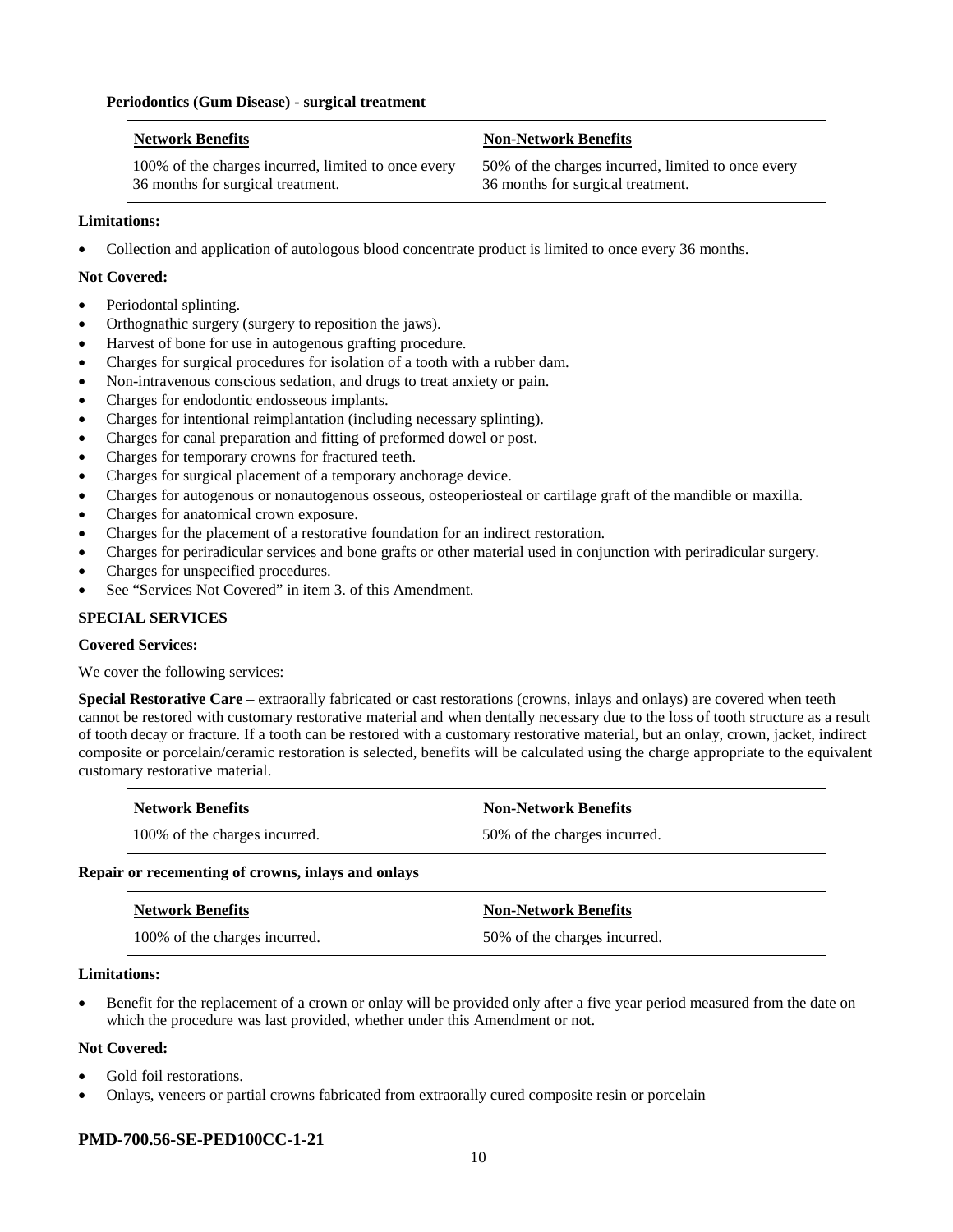- Charges for unspecified procedures.
- See "Services Not Covered" in item 3. of this Amendment.

## **PROSTHETIC SERVICES**

## **Covered Services:**

We cover the following services:

**Bridges** - initial installation of fixed bridgework to replace missing natural teeth, replacement of an existing fixed bridgework by a new bridgework, the addition of teeth to an existing bridgework, and repair or recementing of bridgework are covered. A given prosthetic appliance for the purpose of replacing an existing appliance will be provided when satisfactory evidence is presented that the new prosthetic appliance is required to replace one or more teeth extracted after the existing bridgework was installed.

| <b>Network Benefits</b>       | <b>Non-Network Benefits</b>   |
|-------------------------------|-------------------------------|
| 100% of the charges incurred. | 150% of the charges incurred. |

**Dentures -** initial installation of full removable dentures to replace missing natural teeth and adjacent structures and adjustments during the six-month period following installation are covered. If a satisfactory result can be achieved through the utilization of standard procedures and materials but a personalized appliance is selected, or one which involves specialized techniques, the charges appropriate to the least costly appliance are covered. Replacement of an existing full removable denture by a new denture is covered. A given prosthetic appliance for the purpose of replacing an existing appliance will be provided when satisfactory evidence is presented that the new prosthetic appliance is required to replace one or more teeth extracted after the existing denture was installed. Repair of dentures, or relining or rebasing of dentures more than six months after installation of an initial or replacement denture are covered.

| <b>Network Benefits</b>       | <b>Non-Network Benefits</b>  |
|-------------------------------|------------------------------|
| 100% of the charges incurred. | 50% of the charges incurred. |

**Partial Dentures** - Surveyed crowns which are not restorative but which are dentally necessary to facilitate the placement of a removable partial denture are covered. Initial installation of partial removable dentures to replace missing natural teeth and adjacent structures and adjustments during the six-month period following installation are covered. If a satisfactory result can be achieved by a standard cast chrome or acrylic partial denture, but a more complicated design is selected, the charges appropriate to the least costly appliance are covered. Replacement of an existing partial denture by a new denture, or the addition of teeth to an existing partial removable denture is covered. A given prosthetic appliance for the purpose of replacing an existing appliance will be provided when satisfactory evidence is presented that the new prosthetic appliance is required to replace one or more teeth extracted after the existing denture was installed. Repair of dentures, or relining or rebasing of dentures more than six months after installation of an initial or replacement denture are covered.

| <b>Network Benefits</b>       | <b>Non-Network Benefits</b>  |
|-------------------------------|------------------------------|
| 100% of the charges incurred. | 50% of the charges incurred. |

**Occlusal guards** – occlusal guards for the treatment of bruxism are covered, including repair and relining of occlusal guards.

| <b>Network Benefits</b>       | <b>Non-Network Benefits</b>  |
|-------------------------------|------------------------------|
| 100% of the charges incurred. | 50% of the charges incurred. |

## **Tissue Conditioning**

| <b>Network Benefits</b>       | <b>Non-Network Benefits</b>  |
|-------------------------------|------------------------------|
| 100% of the charges incurred. | 50% of the charges incurred. |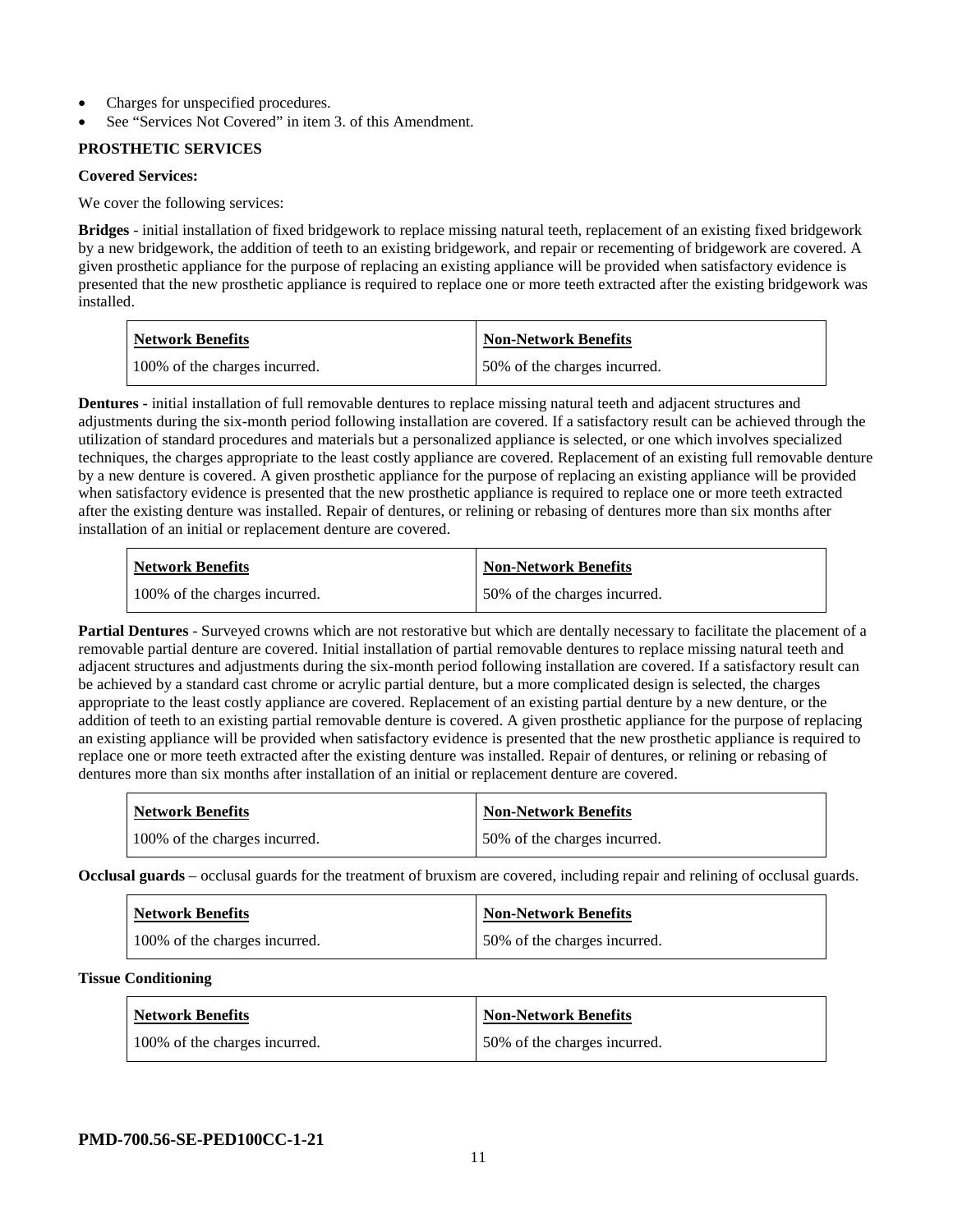## **Limitations:**

- Benefit for replacement of a prosthetic appliance will be provided only (a) if the existing appliance cannot be made serviceable, and (b) after a 5 year period measured from the date on which it was installed, whether under this Amendment or not.
- Occlusal guards are limited to one every 12 months, for members age 13 or older.

## **Not Covered:**

- Services for replacement of any missing, lost or stolen dental or implant-supported prosthesis.
- Services related to a prosthetic appliance which was installed or delivered more than 60 days after termination of coverage.
- Interim prostheses.
- Connector bars, stress breakers and precision attachments.
- Provisional pontics, crowns and retainer crowns.
- Copings.
- Charges for unspecified procedures.
- See "Services Not Covered" in item 3. of this Amendment.

## **DENTAL IMPLANT SERVICES**

## **Covered Services:**

We cover, **if dentally necessary**:

- the surgical placement of an implant body to replace missing natural teeth;
- removal and replacement of an implant body that is not serviceable and cannot be repaired after a period of at least five years from the date that the implant body was initially placed;
- initial installation of implant-supported prosthesis (crowns, bridgework and dentures) to replace missing teeth;
- replacement of an existing implant-supported prosthesis by a new implant-supported prosthesis, or the addition of teeth to an existing implant-supported prosthesis. We will replace an existing implant-supported prosthesis when satisfactory evidence is presented that (a) the new implant-supported prosthesis is required to replace one or more teeth extracted after the existing implant-supported prosthesis was installed, or (b) the existing implant-supported prosthesis cannot be made serviceable;
- repair of implant-supported prosthesis;
- other related implant services.

**Decisions about dental necessity are made by HealthPartners**' **dental directors, or their designees. If the dental directors or their designees determine that a tooth or an arch can be restored with a standard prosthesis or restoration, no benefits will be allowed for the individual implant or implant procedure. For the second phase of treatment (the prosthodontics phase of placing the implant crown, bridge, denture or partial denture), we will base benefits on the least costly, professionally acceptable alternative treatment.**

| <b>Network Benefits</b>       | <b>Non-Network Benefits</b>  |
|-------------------------------|------------------------------|
| 100% of the charges incurred. | 50% of the charges incurred. |

## **Limitations:**

- Benefit for replacement of an existing implant-supported prosthesis that cannot be made serviceable will be provided only after a five year period measured from the date that the implant-supported prosthesis was initially placed, whether under this Amendment or not.
- Endosteal implants, surgical placement of an interim implant body, eposteal implants, transolsteal implants (including hardware), implant-supported complete or partial dentures, connecting bars, abutments, implant-supported crowns, and abutment supported retainers are limited to once every 5 years.
- Radiographic/surgical implant indexing is limited to once every 5 years.

## **Not Covered:**

- Charges for interim abutments or custom abutments, including placement.
- Charges for unspecified procedures.
- See "Services Not Covered" in item 3. of this Amendment.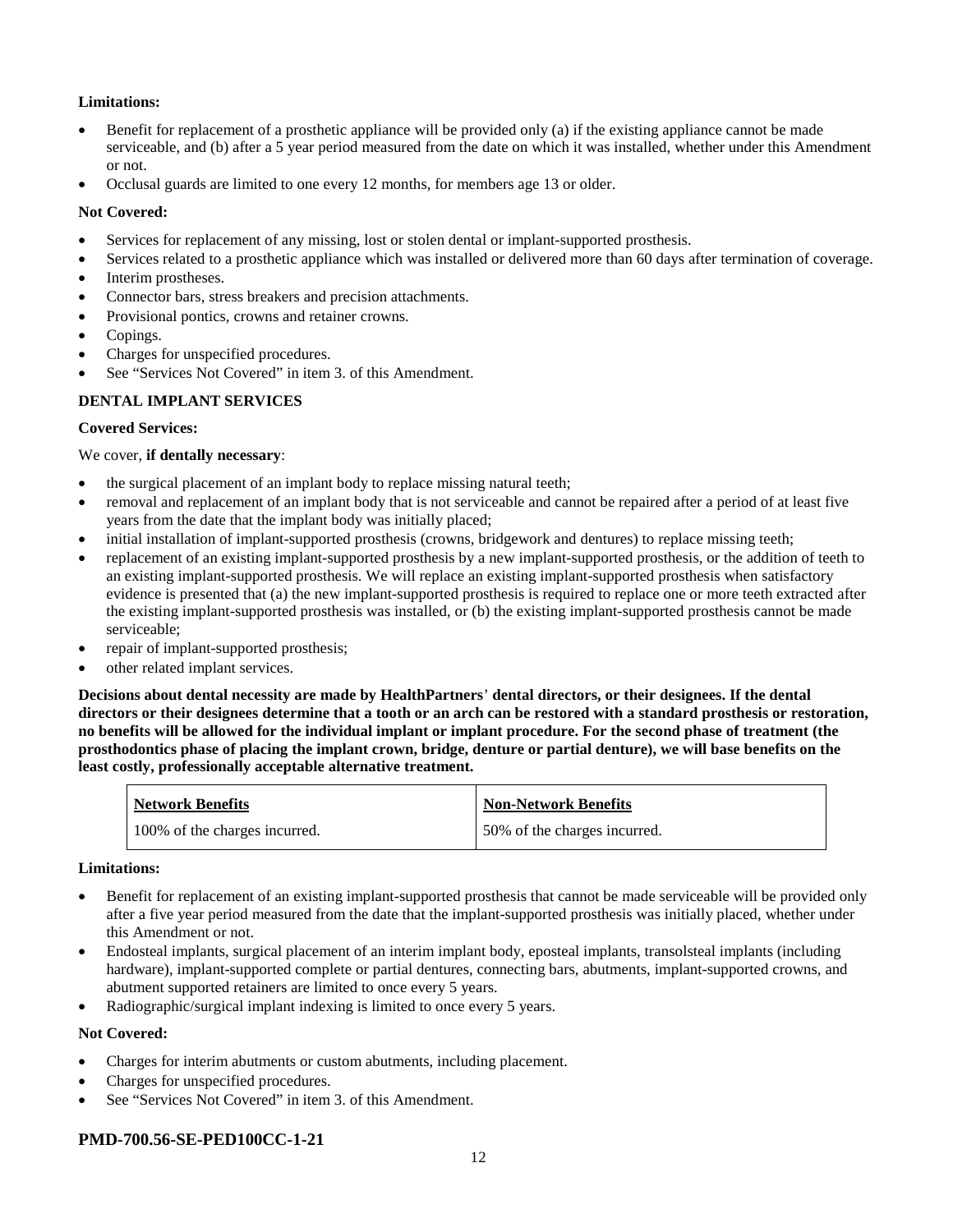## **EMERGENCY DENTAL CARE SERVICES**

## **Covered Services:**

We cover emergency dental care provided by network or non-network providers to the same extent as eligible dental services specified above and subject to the same deductibles, percentages and maximums.

| <b>Network Benefits</b>                                                                                                                                                             | <b>Non-Network Benefits</b>                                                       |
|-------------------------------------------------------------------------------------------------------------------------------------------------------------------------------------|-----------------------------------------------------------------------------------|
| Coverage level is the same as corresponding Network   Coverage level is the same as corresponding Non-<br>Benefits, depending on the type of service provided,<br>such as fillings. | Network Benefits, depending on the type of service<br>provided, such as fillings. |

#### **Not Covered:**

See "Services Not Covered" in item 3. of this Amendment.

## **CLEFT LIP AND CLEFT PALATE SERVICES**

## **Covered Services For Dependent Children:**

We cover dental services for treatment of cleft lip and cleft palate. Orthodontic treatment of cleft lip and cleft palate will be covered only if it meets the Covered Services criteria under "Orthodontic Services" below.

| <b>Network Benefits</b>                              | <b>Non-Network Benefits</b>                           |
|------------------------------------------------------|-------------------------------------------------------|
| Coverage level is the same as corresponding Network  | Coverage level is the same as corresponding Non-      |
| Benefits, depending on the type of service provided, | Network Benefits, depending on the type of service    |
| such as Basic Services, Special Services or          | provided, such as Basic Services, Special Services or |
| Orthodontic Services, if applicable.                 | Orthodontic Services, if applicable.                  |

#### **Limitations:**

• To the extent that these services are covered under the medical services, they are not covered as Pediatric Dental services.

#### **Not Covered:**

- Charges for unspecified procedures.
- See "Services Not Covered" in item 3. of this Amendment.

## **ORTHODONTIC SERVICES**

#### **Covered Services:**

We cover medically necessary orthodontic services necessary for the correction of severe handicapping malocclusion of teeth. Orthodontia may be considered medically necessary when the treatment is intended to correct a medical condition resulting from congenital, craniofacial or dentofacial malformations involving the teeth and requiring reconstructive surgical correction in addition to orthodontic services. Each orthodontic treatment includes:

- treatment necessary for the correction of severe handicapping malocclusion of teeth;
- initial post-treatment retainers.

Benefits will be paid over the course of orthodontic treatment.

| Network Benefits              | <b>Non-Network Benefits</b> |
|-------------------------------|-----------------------------|
| 100% of the charges incurred. | No Coverage.                |